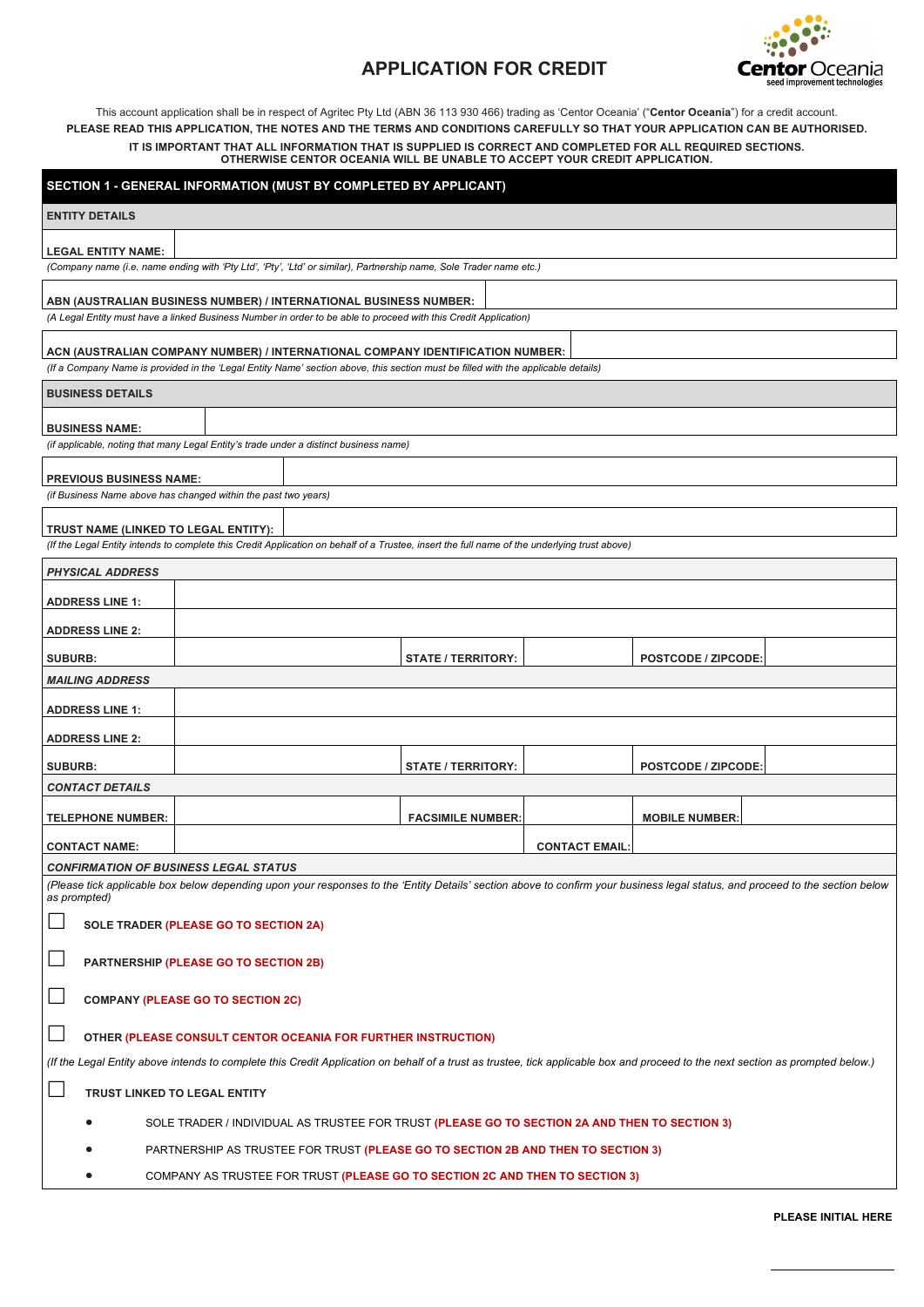# **SECTION 2** – **PROPRIETOR / DIRECTOR INFORMATION (PLEASE COMPLETE WHERE RELEVANT)**

|  |  |  | 2A   SOLE TRADER / INDIVIDUAL |
|--|--|--|-------------------------------|
|--|--|--|-------------------------------|

| 2A | <b>I SOLE TRADER / INDIVIDUAL</b>                                                                                                                    |                                                                                                                                                                                            |                           |  |                            |  |  |
|----|------------------------------------------------------------------------------------------------------------------------------------------------------|--------------------------------------------------------------------------------------------------------------------------------------------------------------------------------------------|---------------------------|--|----------------------------|--|--|
|    | <b>FULL NAME:</b>                                                                                                                                    |                                                                                                                                                                                            |                           |  | <b>DATE OF BIRTH:</b>      |  |  |
|    |                                                                                                                                                      | <b>DRIVER LICENCE NUMBER / PASSPORT NUMBER:</b>                                                                                                                                            |                           |  |                            |  |  |
|    | <b>RESIDENTIAL ADDRESS</b>                                                                                                                           |                                                                                                                                                                                            |                           |  |                            |  |  |
|    | <b>ADDRESS LINE 1:</b>                                                                                                                               |                                                                                                                                                                                            |                           |  |                            |  |  |
|    | <b>ADDRESS LINE 2:</b>                                                                                                                               |                                                                                                                                                                                            |                           |  |                            |  |  |
|    | <b>SUBURB:</b>                                                                                                                                       |                                                                                                                                                                                            | <b>STATE / TERRITORY:</b> |  | <b>POSTCODE / ZIPCODE:</b> |  |  |
|    | <b>CONTACT DETAILS</b>                                                                                                                               |                                                                                                                                                                                            |                           |  |                            |  |  |
|    | <b>TELEPHONE NUMBER:</b>                                                                                                                             |                                                                                                                                                                                            | <b>MOBILE NUMBER:</b>     |  | <b>EMAIL:</b>              |  |  |
|    |                                                                                                                                                      | IF BUSINESS PREMISES IS LEASED, PLEASE PROVIDE:                                                                                                                                            |                           |  |                            |  |  |
|    | <b>LESSOR NAME:</b>                                                                                                                                  |                                                                                                                                                                                            |                           |  |                            |  |  |
|    | <b>LESSOR CONTACT DETAILS:</b>                                                                                                                       |                                                                                                                                                                                            |                           |  |                            |  |  |
|    |                                                                                                                                                      | PLEASE CONTINUE TO SECTION 3 IF SOLE TRADER / INDIVIDUAL IS ACTING AS TRUSTEE FOR A TRUST<br>PLEASE CONTINUE TO SECTION 4 IF SOLE TRADER / INDIVIDUAL IS NOT ACTING AS TRUSTEE FOR A TRUST |                           |  |                            |  |  |
| 2B | <b>PARTNERSHIP</b>                                                                                                                                   |                                                                                                                                                                                            |                           |  |                            |  |  |
|    | (Please provide name and residential address of each partner. Please provide details of any additional partners on a separate sheet (if applicable)) |                                                                                                                                                                                            |                           |  |                            |  |  |
|    | <b>PARTNERSHIP NAME:</b>                                                                                                                             |                                                                                                                                                                                            |                           |  |                            |  |  |
|    |                                                                                                                                                      | <b>AUSTRALIAN BUSINESS NUMBER / INTERNATIONAL BUSINESS NUMBER:</b>                                                                                                                         |                           |  |                            |  |  |
|    |                                                                                                                                                      | IF BUSINESS PREMISES IS LEASED, PLEASE PROVIDE:                                                                                                                                            |                           |  |                            |  |  |
|    | <b>LESSOR NAME:</b>                                                                                                                                  |                                                                                                                                                                                            |                           |  |                            |  |  |
|    | <b>LESSOR CONTACT DETAILS:</b>                                                                                                                       |                                                                                                                                                                                            |                           |  |                            |  |  |
|    | <b>PARTNER 1</b>                                                                                                                                     |                                                                                                                                                                                            |                           |  |                            |  |  |
|    |                                                                                                                                                      |                                                                                                                                                                                            |                           |  |                            |  |  |
|    | <b>FULL NAME:</b>                                                                                                                                    |                                                                                                                                                                                            |                           |  | <b>DATE OF BIRTH:</b>      |  |  |
|    |                                                                                                                                                      | <b>DRIVER LICENCE NUMBER / PASSPORT NUMBER:</b>                                                                                                                                            |                           |  |                            |  |  |
|    | <b>RESIDENTIAL ADDRESS</b>                                                                                                                           |                                                                                                                                                                                            |                           |  |                            |  |  |
|    | <b>ADDRESS LINE 1:</b>                                                                                                                               |                                                                                                                                                                                            |                           |  |                            |  |  |
|    | <b>ADDRESS LINE 2:</b>                                                                                                                               |                                                                                                                                                                                            |                           |  |                            |  |  |
|    | <b>SUBURB:</b>                                                                                                                                       |                                                                                                                                                                                            | <b>STATE / TERRITORY:</b> |  | <b>POSTCODE / ZIPCODE:</b> |  |  |
|    | <b>CONTACT DETAILS</b>                                                                                                                               |                                                                                                                                                                                            |                           |  |                            |  |  |
|    | <b>TELEPHONE NUMBER:</b>                                                                                                                             |                                                                                                                                                                                            | <b>MOBILE NUMBER:</b>     |  | <b>EMAIL:</b>              |  |  |
|    | <b>PARTNER 2</b>                                                                                                                                     |                                                                                                                                                                                            |                           |  |                            |  |  |
|    | <b>FULL NAME:</b>                                                                                                                                    |                                                                                                                                                                                            |                           |  | <b>DATE OF BIRTH:</b>      |  |  |
|    |                                                                                                                                                      | <b>DRIVER LICENCE NUMBER / PASSPORT NUMBER:</b>                                                                                                                                            |                           |  |                            |  |  |
|    | <b>RESIDENTIAL ADDRESS</b>                                                                                                                           |                                                                                                                                                                                            |                           |  |                            |  |  |

| <b>ADDRESS LINE 1:</b>   |                           |                            |  |
|--------------------------|---------------------------|----------------------------|--|
| <b>ADDRESS LINE 2:</b>   |                           |                            |  |
| <b>SUBURB:</b>           | <b>STATE / TERRITORY:</b> | <b>POSTCODE / ZIPCODE:</b> |  |
| <b>CONTACT DETAILS</b>   |                           |                            |  |
| <b>TELEPHONE NUMBER:</b> | <b>MOBILE NUMBER:</b>     | <b>EMAIL:</b>              |  |

#### **PLEASE CONTINUE TO SECTION 3 IF PARTNERSHIP IS ACTING AS TRUSTEE FOR A TRUST PLEASE CONTINUE TO SECTION 4 IF PARTNERSHIP IS NOT ACTING AS TRUSTEE FOR A TRUST**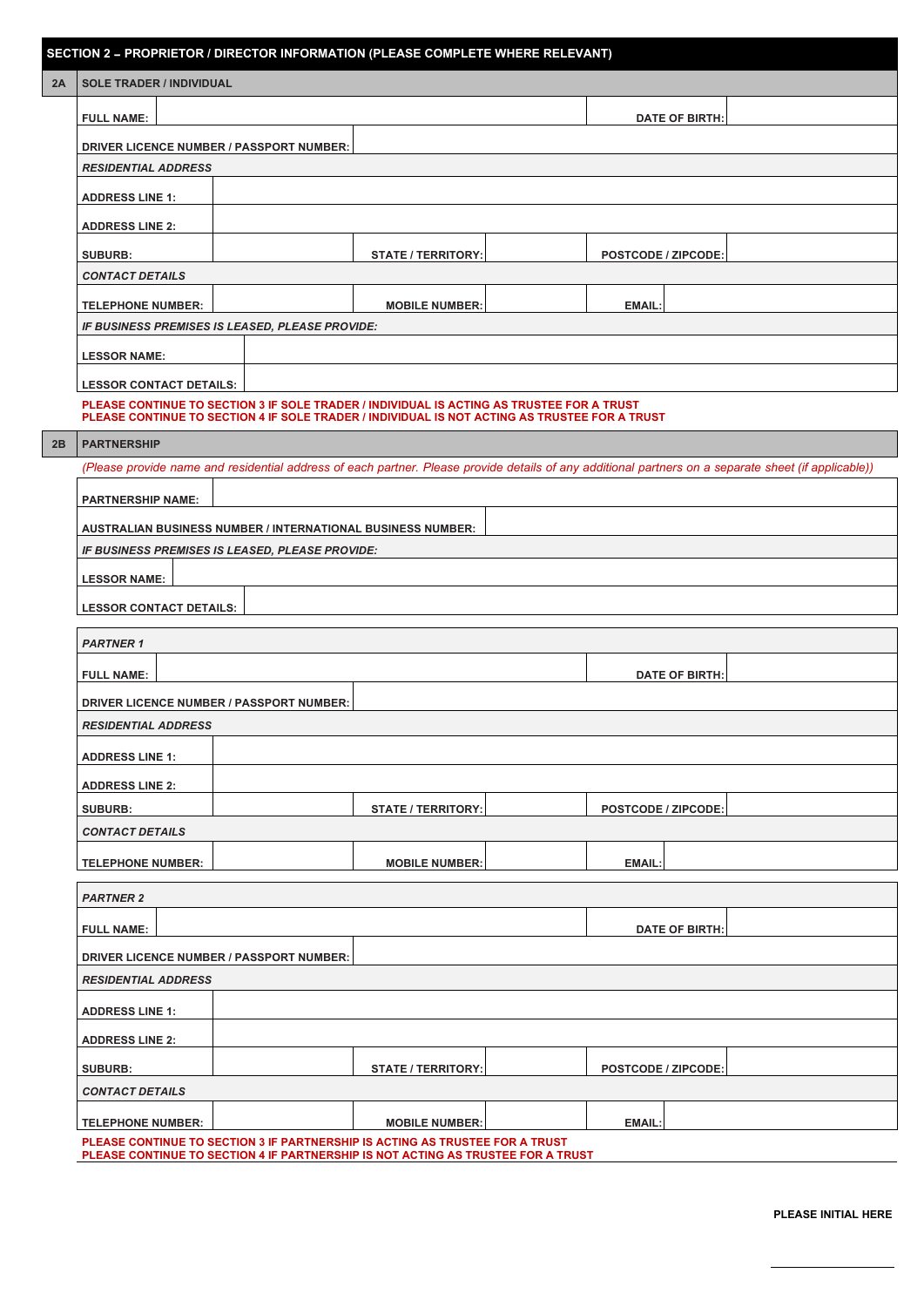| <b>COMPANY NAME:</b><br>(Company Name (i.e. name ending with 'Pty Ltd', 'Pty', 'Ltd' or similar)<br><b>AUSTRALIAN COMPANY NUMBER / INTERNATIONAL IDENTIFICATION</b><br><b>NUMBER:</b><br><b>DATE OF INCORPORATION /</b><br><b>STATE OF INCORPORATION / REGISTRATION:</b><br><b>REGISTRATION:</b><br><b>HOLDING OR PARENT COMPANY</b><br>(Please insert details of holding company for the Company below (if applicable))<br><b>LEGAL ENTITY NAME:</b><br>(Company name (i.e. name ending with 'Pty Ltd', 'Pty', 'Ltd' or similar))<br>IF BUSINESS PREMISES IS LEASED, PLEASE PROVIDE:<br><b>LESSOR NAME:</b><br><b>LESSOR CONTACT DETAILS:</b><br>(Please provide name and residential address of two directors below. By signing this Credit Application, the Applicant agrees that it must immediately notify Centor Oceania in writing of<br>any change in directors or company detail).<br><b>DIRECTOR 1</b><br><b>DATE OF BIRTH:</b><br><b>FULL NAME:</b><br><b>DRIVER LICENCE NUMBER / PASSPORT NUMBER:</b><br><b>RESIDENTIAL ADDRESS</b><br><b>ADDRESS LINE 1:</b><br><b>ADDRESS LINE 2:</b><br><b>SUBURB:</b><br><b>STATE / TERRITORY:</b><br><b>POSTCODE / ZIPCODE:</b><br><b>CONTACT DETAILS</b><br><b>TELEPHONE NUMBER:</b><br><b>EMAIL:</b><br><b>MOBILE NUMBER:</b><br><b>DIRECTOR 2</b><br><b>FULL NAME:</b><br><b>DATE OF BIRTH:</b><br>DRIVER LICENCE NUMBER / PASSPORT NUMBER:<br><b>RESIDENTIAL ADDRESS</b><br><b>ADDRESS LINE 1:</b><br><b>ADDRESS LINE 2:</b><br><b>STATE / TERRITORY:</b><br><b>SUBURB:</b><br><b>POSTCODE / ZIPCODE:</b><br><b>CONTACT DETAILS</b><br><b>EMAIL:</b><br><b>TELEPHONE NUMBER:</b><br><b>MOBILE NUMBER:</b><br>PLEASE CONTINUE TO SECTION 3 IF COMPANY IS ACTING AS TRUSTEE FOR A TRUST<br>PLEASE CONTINUE TO SECTION 4 IF COMPANY IS NOT ACTING AS TRUSTEE FOR A TRUST<br><b>SECTION 3 - TRUST DETAILS (PLEASE COMPLETE WHERE RELEVANT)</b> | 2C | <b>COMPANY</b> |  |  |  |  |  |
|-------------------------------------------------------------------------------------------------------------------------------------------------------------------------------------------------------------------------------------------------------------------------------------------------------------------------------------------------------------------------------------------------------------------------------------------------------------------------------------------------------------------------------------------------------------------------------------------------------------------------------------------------------------------------------------------------------------------------------------------------------------------------------------------------------------------------------------------------------------------------------------------------------------------------------------------------------------------------------------------------------------------------------------------------------------------------------------------------------------------------------------------------------------------------------------------------------------------------------------------------------------------------------------------------------------------------------------------------------------------------------------------------------------------------------------------------------------------------------------------------------------------------------------------------------------------------------------------------------------------------------------------------------------------------------------------------------------------------------------------------------------------------------------------------------------------------------------------------------------------------------------------------|----|----------------|--|--|--|--|--|
|                                                                                                                                                                                                                                                                                                                                                                                                                                                                                                                                                                                                                                                                                                                                                                                                                                                                                                                                                                                                                                                                                                                                                                                                                                                                                                                                                                                                                                                                                                                                                                                                                                                                                                                                                                                                                                                                                                 |    |                |  |  |  |  |  |
|                                                                                                                                                                                                                                                                                                                                                                                                                                                                                                                                                                                                                                                                                                                                                                                                                                                                                                                                                                                                                                                                                                                                                                                                                                                                                                                                                                                                                                                                                                                                                                                                                                                                                                                                                                                                                                                                                                 |    |                |  |  |  |  |  |
|                                                                                                                                                                                                                                                                                                                                                                                                                                                                                                                                                                                                                                                                                                                                                                                                                                                                                                                                                                                                                                                                                                                                                                                                                                                                                                                                                                                                                                                                                                                                                                                                                                                                                                                                                                                                                                                                                                 |    |                |  |  |  |  |  |
|                                                                                                                                                                                                                                                                                                                                                                                                                                                                                                                                                                                                                                                                                                                                                                                                                                                                                                                                                                                                                                                                                                                                                                                                                                                                                                                                                                                                                                                                                                                                                                                                                                                                                                                                                                                                                                                                                                 |    |                |  |  |  |  |  |
|                                                                                                                                                                                                                                                                                                                                                                                                                                                                                                                                                                                                                                                                                                                                                                                                                                                                                                                                                                                                                                                                                                                                                                                                                                                                                                                                                                                                                                                                                                                                                                                                                                                                                                                                                                                                                                                                                                 |    |                |  |  |  |  |  |
|                                                                                                                                                                                                                                                                                                                                                                                                                                                                                                                                                                                                                                                                                                                                                                                                                                                                                                                                                                                                                                                                                                                                                                                                                                                                                                                                                                                                                                                                                                                                                                                                                                                                                                                                                                                                                                                                                                 |    |                |  |  |  |  |  |
|                                                                                                                                                                                                                                                                                                                                                                                                                                                                                                                                                                                                                                                                                                                                                                                                                                                                                                                                                                                                                                                                                                                                                                                                                                                                                                                                                                                                                                                                                                                                                                                                                                                                                                                                                                                                                                                                                                 |    |                |  |  |  |  |  |
|                                                                                                                                                                                                                                                                                                                                                                                                                                                                                                                                                                                                                                                                                                                                                                                                                                                                                                                                                                                                                                                                                                                                                                                                                                                                                                                                                                                                                                                                                                                                                                                                                                                                                                                                                                                                                                                                                                 |    |                |  |  |  |  |  |
|                                                                                                                                                                                                                                                                                                                                                                                                                                                                                                                                                                                                                                                                                                                                                                                                                                                                                                                                                                                                                                                                                                                                                                                                                                                                                                                                                                                                                                                                                                                                                                                                                                                                                                                                                                                                                                                                                                 |    |                |  |  |  |  |  |
|                                                                                                                                                                                                                                                                                                                                                                                                                                                                                                                                                                                                                                                                                                                                                                                                                                                                                                                                                                                                                                                                                                                                                                                                                                                                                                                                                                                                                                                                                                                                                                                                                                                                                                                                                                                                                                                                                                 |    |                |  |  |  |  |  |
|                                                                                                                                                                                                                                                                                                                                                                                                                                                                                                                                                                                                                                                                                                                                                                                                                                                                                                                                                                                                                                                                                                                                                                                                                                                                                                                                                                                                                                                                                                                                                                                                                                                                                                                                                                                                                                                                                                 |    |                |  |  |  |  |  |
|                                                                                                                                                                                                                                                                                                                                                                                                                                                                                                                                                                                                                                                                                                                                                                                                                                                                                                                                                                                                                                                                                                                                                                                                                                                                                                                                                                                                                                                                                                                                                                                                                                                                                                                                                                                                                                                                                                 |    |                |  |  |  |  |  |
|                                                                                                                                                                                                                                                                                                                                                                                                                                                                                                                                                                                                                                                                                                                                                                                                                                                                                                                                                                                                                                                                                                                                                                                                                                                                                                                                                                                                                                                                                                                                                                                                                                                                                                                                                                                                                                                                                                 |    |                |  |  |  |  |  |
|                                                                                                                                                                                                                                                                                                                                                                                                                                                                                                                                                                                                                                                                                                                                                                                                                                                                                                                                                                                                                                                                                                                                                                                                                                                                                                                                                                                                                                                                                                                                                                                                                                                                                                                                                                                                                                                                                                 |    |                |  |  |  |  |  |
|                                                                                                                                                                                                                                                                                                                                                                                                                                                                                                                                                                                                                                                                                                                                                                                                                                                                                                                                                                                                                                                                                                                                                                                                                                                                                                                                                                                                                                                                                                                                                                                                                                                                                                                                                                                                                                                                                                 |    |                |  |  |  |  |  |
|                                                                                                                                                                                                                                                                                                                                                                                                                                                                                                                                                                                                                                                                                                                                                                                                                                                                                                                                                                                                                                                                                                                                                                                                                                                                                                                                                                                                                                                                                                                                                                                                                                                                                                                                                                                                                                                                                                 |    |                |  |  |  |  |  |
|                                                                                                                                                                                                                                                                                                                                                                                                                                                                                                                                                                                                                                                                                                                                                                                                                                                                                                                                                                                                                                                                                                                                                                                                                                                                                                                                                                                                                                                                                                                                                                                                                                                                                                                                                                                                                                                                                                 |    |                |  |  |  |  |  |
|                                                                                                                                                                                                                                                                                                                                                                                                                                                                                                                                                                                                                                                                                                                                                                                                                                                                                                                                                                                                                                                                                                                                                                                                                                                                                                                                                                                                                                                                                                                                                                                                                                                                                                                                                                                                                                                                                                 |    |                |  |  |  |  |  |
|                                                                                                                                                                                                                                                                                                                                                                                                                                                                                                                                                                                                                                                                                                                                                                                                                                                                                                                                                                                                                                                                                                                                                                                                                                                                                                                                                                                                                                                                                                                                                                                                                                                                                                                                                                                                                                                                                                 |    |                |  |  |  |  |  |
|                                                                                                                                                                                                                                                                                                                                                                                                                                                                                                                                                                                                                                                                                                                                                                                                                                                                                                                                                                                                                                                                                                                                                                                                                                                                                                                                                                                                                                                                                                                                                                                                                                                                                                                                                                                                                                                                                                 |    |                |  |  |  |  |  |
|                                                                                                                                                                                                                                                                                                                                                                                                                                                                                                                                                                                                                                                                                                                                                                                                                                                                                                                                                                                                                                                                                                                                                                                                                                                                                                                                                                                                                                                                                                                                                                                                                                                                                                                                                                                                                                                                                                 |    |                |  |  |  |  |  |
|                                                                                                                                                                                                                                                                                                                                                                                                                                                                                                                                                                                                                                                                                                                                                                                                                                                                                                                                                                                                                                                                                                                                                                                                                                                                                                                                                                                                                                                                                                                                                                                                                                                                                                                                                                                                                                                                                                 |    |                |  |  |  |  |  |
|                                                                                                                                                                                                                                                                                                                                                                                                                                                                                                                                                                                                                                                                                                                                                                                                                                                                                                                                                                                                                                                                                                                                                                                                                                                                                                                                                                                                                                                                                                                                                                                                                                                                                                                                                                                                                                                                                                 |    |                |  |  |  |  |  |
|                                                                                                                                                                                                                                                                                                                                                                                                                                                                                                                                                                                                                                                                                                                                                                                                                                                                                                                                                                                                                                                                                                                                                                                                                                                                                                                                                                                                                                                                                                                                                                                                                                                                                                                                                                                                                                                                                                 |    |                |  |  |  |  |  |
|                                                                                                                                                                                                                                                                                                                                                                                                                                                                                                                                                                                                                                                                                                                                                                                                                                                                                                                                                                                                                                                                                                                                                                                                                                                                                                                                                                                                                                                                                                                                                                                                                                                                                                                                                                                                                                                                                                 |    |                |  |  |  |  |  |
|                                                                                                                                                                                                                                                                                                                                                                                                                                                                                                                                                                                                                                                                                                                                                                                                                                                                                                                                                                                                                                                                                                                                                                                                                                                                                                                                                                                                                                                                                                                                                                                                                                                                                                                                                                                                                                                                                                 |    |                |  |  |  |  |  |
|                                                                                                                                                                                                                                                                                                                                                                                                                                                                                                                                                                                                                                                                                                                                                                                                                                                                                                                                                                                                                                                                                                                                                                                                                                                                                                                                                                                                                                                                                                                                                                                                                                                                                                                                                                                                                                                                                                 |    |                |  |  |  |  |  |
|                                                                                                                                                                                                                                                                                                                                                                                                                                                                                                                                                                                                                                                                                                                                                                                                                                                                                                                                                                                                                                                                                                                                                                                                                                                                                                                                                                                                                                                                                                                                                                                                                                                                                                                                                                                                                                                                                                 |    |                |  |  |  |  |  |
|                                                                                                                                                                                                                                                                                                                                                                                                                                                                                                                                                                                                                                                                                                                                                                                                                                                                                                                                                                                                                                                                                                                                                                                                                                                                                                                                                                                                                                                                                                                                                                                                                                                                                                                                                                                                                                                                                                 |    |                |  |  |  |  |  |
|                                                                                                                                                                                                                                                                                                                                                                                                                                                                                                                                                                                                                                                                                                                                                                                                                                                                                                                                                                                                                                                                                                                                                                                                                                                                                                                                                                                                                                                                                                                                                                                                                                                                                                                                                                                                                                                                                                 |    |                |  |  |  |  |  |
|                                                                                                                                                                                                                                                                                                                                                                                                                                                                                                                                                                                                                                                                                                                                                                                                                                                                                                                                                                                                                                                                                                                                                                                                                                                                                                                                                                                                                                                                                                                                                                                                                                                                                                                                                                                                                                                                                                 |    |                |  |  |  |  |  |
|                                                                                                                                                                                                                                                                                                                                                                                                                                                                                                                                                                                                                                                                                                                                                                                                                                                                                                                                                                                                                                                                                                                                                                                                                                                                                                                                                                                                                                                                                                                                                                                                                                                                                                                                                                                                                                                                                                 |    |                |  |  |  |  |  |

*(Please refer to clause 2 of Conditions for Application of Credit)*

## **TRUST NAME:**

#### **AUSTRALIAN BUSINESS NUMBER / INTERNATIONAL BUSINESS NUMBER:**

#### **TYPE OF TRUST:**

*(e.g. discretionary trust, unit trust, etc.)*

| <b>STATE / COUNTRY OF ESTABLISHMENT:</b> |  |
|------------------------------------------|--|
|                                          |  |
| DATE OF INCORPORATION / REGISTRATION:    |  |

**PLEASE CONTINUE TO SECTION 4**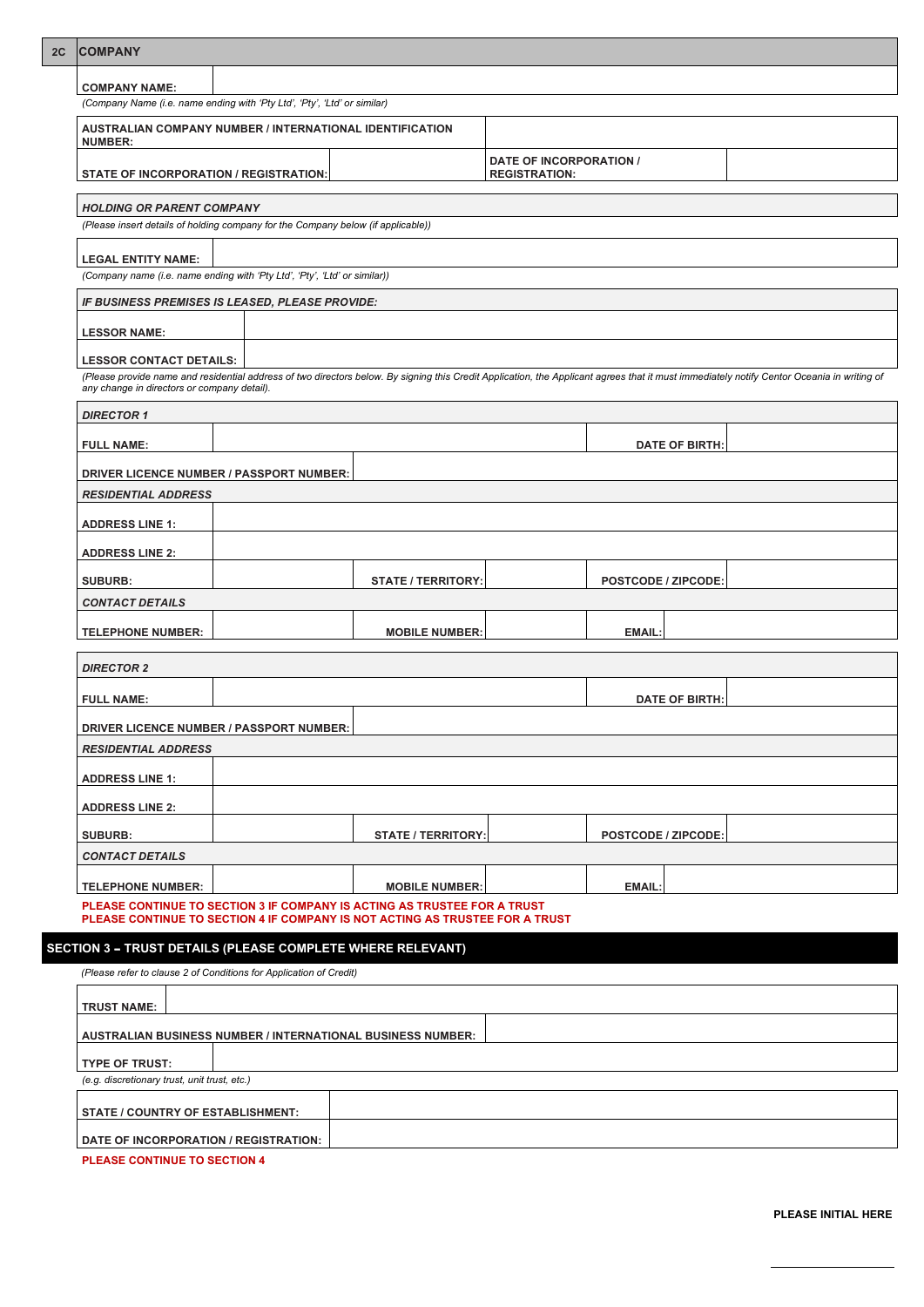|    | <b>SECTION 4 - CONTACT DETAILS (MUST BE COMPLETED BY APPLICANT)</b> |  |  |  |
|----|---------------------------------------------------------------------|--|--|--|
| 4A | <b>PURCHASE DETAILS</b>                                             |  |  |  |
|    | <b>DO YOU PROVIDE A PURCHASE ORDER?</b>                             |  |  |  |
|    | REQUIRED CREDIT LIMIT:                                              |  |  |  |

| <b>PRIMARY PURCHASE CONTACT</b> |                       |               |  |  |  |
|---------------------------------|-----------------------|---------------|--|--|--|
| <b>FULL NAME:</b>               |                       |               |  |  |  |
| <b>TELEPHONE NUMBER:</b>        | <b>MOBILE NUMBER:</b> | <b>EMAIL:</b> |  |  |  |

| <b>SECONDARY PURCHASE CONTACT</b> |  |                       |  |               |  |
|-----------------------------------|--|-----------------------|--|---------------|--|
| <b>FULL NAME:</b>                 |  |                       |  |               |  |
| <b>TELEPHONE NUMBER:</b>          |  | <b>MOBILE NUMBER:</b> |  | <b>EMAIL:</b> |  |
|                                   |  |                       |  |               |  |

#### **4B ACCOUNTS PAYABLE CONTACT**

I / We give permission to Centor Oceania to send electronic messages, invoices and statements.

| <b>PRIMARY ACCOUNTS PAYABLE CONTACT</b>   |                       |        |  |  |  |
|-------------------------------------------|-----------------------|--------|--|--|--|
| <b>FULL NAME:</b>                         |                       |        |  |  |  |
| <b>TELEPHONE NUMBER:</b>                  | <b>MOBILE NUMBER:</b> | EMAIL: |  |  |  |
| <b>SECONDARY ACCOUNTS PAYABLE CONTACT</b> |                       |        |  |  |  |
| <b>FULL NAME:</b>                         |                       |        |  |  |  |
| <b>TELEPHONE NUMBER:</b>                  | <b>MOBILE NUMBER:</b> | EMAIL: |  |  |  |

**PLEASE CONTINUE TO SECTION 5**

#### **SECTION 5** – **PRIVACY AUTHORITY & CREDIT REFERENCES (MUST BE COMPLETED BY APPLICANT)**

#### **5A PRIVACY AUTHORITY**

You acknowledge you have read our **TERMS OF USE** which is located on our website at **[http://www.centoroceania.com](http://www.centoroceania.com/)**

- 1. I / We consent and agree that Centor Oceania may carry out all necessary credit checks for both commercial and consumer credit with any credit reference bureau as well as referees stated on this Credit Application.
- 2. I / We understand that it is the applicant's responsibility to advise Centor Oceania of any changes to the applicants details.
- 3. I / We consent and agree that Centor Oceania may obtain the above information from time to time for the purpose of reviewing and assessing credit worthiness.
- 4. I / We acknowledge that the above authorisations will continue to remain in full force and be effective until the credit facility is cancelled.
- 5. I / We agree in the event that the account remains outstanding in excess of sixty (60) days, Centor Oceania may report the default to any credit reporting agency.

| <b>APPLICANT 1</b> |               |  |  |  |
|--------------------|---------------|--|--|--|
|                    |               |  |  |  |
| <b>FULL NAME:</b>  |               |  |  |  |
| <b>SIGNATURE:</b>  | <b>DATED:</b> |  |  |  |

| <b>APPLICANT 2</b> |  |        |  |  |
|--------------------|--|--------|--|--|
| <b>FULL NAME:</b>  |  |        |  |  |
| <b>SIGNATURE:</b>  |  | DATED: |  |  |

| <b>APPLICANT 3</b> |               |  |
|--------------------|---------------|--|
| <b>FULL NAME:</b>  |               |  |
| <b>SIGNATURE:</b>  | <b>DATED:</b> |  |

This written agreement authorises Centor Oceania to access Applicant's credit file with any preferred credit reporting agency. **Note**: Must be signed by all persons whose names appear in Section 2 and/or Section 3 of this Credit Application.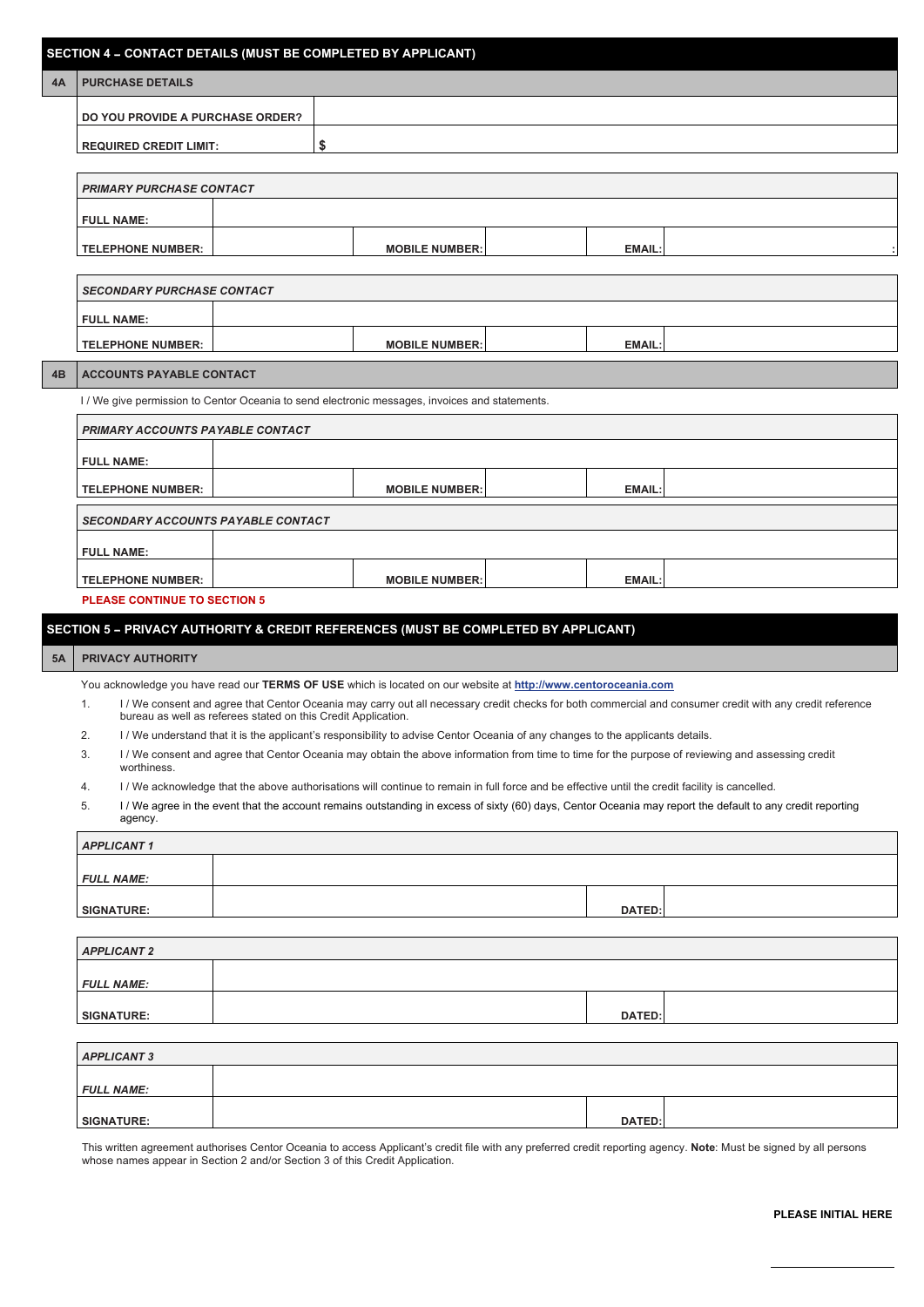#### **5B TRADE REFERENCES**

*(Major suppliers with whom you are currently trading)*

| <b>COMPANY 1</b>       |  |                           |  |               |                            |  |
|------------------------|--|---------------------------|--|---------------|----------------------------|--|
| <b>COMPANY NAME:</b>   |  |                           |  |               |                            |  |
| <b>ADDRESS LINE 1:</b> |  |                           |  |               |                            |  |
| <b>ADDRESS LINE 2:</b> |  |                           |  |               |                            |  |
| <b>SUBURB:</b>         |  | <b>STATE / TERRITORY:</b> |  |               | <b>POSTCODE / ZIPCODE:</b> |  |
| TELEPHONE NUMBER:      |  | <b>ACCOUNT NUMBER:</b>    |  | <b>EMAIL:</b> |                            |  |

| <b>COMPANY 2</b>         |                           |                            |  |
|--------------------------|---------------------------|----------------------------|--|
| <b>COMPANY NAME:</b>     |                           |                            |  |
| <b>ADDRESS LINE 1:</b>   |                           |                            |  |
| <b>ADDRESS LINE 2:</b>   |                           |                            |  |
| <b>SUBURB:</b>           | <b>STATE / TERRITORY:</b> | <b>POSTCODE / ZIPCODE:</b> |  |
| <b>TELEPHONE NUMBER:</b> | <b>ACCOUNT NUMBER:</b>    | <b>EMAIL:</b>              |  |

| <b>COMPANY 3</b>         |                           |                     |  |
|--------------------------|---------------------------|---------------------|--|
| <b>COMPANY NAME:</b>     |                           |                     |  |
| <b>ADDRESS LINE 1:</b>   |                           |                     |  |
| <b>ADDRESS LINE 2:</b>   |                           |                     |  |
| <b>SUBURB:</b>           | <b>STATE / TERRITORY:</b> | POSTCODE / ZIPCODE: |  |
| <b>TELEPHONE NUMBER:</b> | <b>ACCOUNT NUMBER:</b>    | <b>EMAIL:</b>       |  |

In the last five (5) years has any Proprietor, Director or Manager of the Applicant been the subject of bankruptcy proceedings or been associated as a Manager, Member, Director or Partner of a business which has failed or was the subject of a Scheme of Arrangement, Receivership, Voluntary Administration, Liquidation or to which an Administration or Controller has been appointed?

 $YES: \quad \Box$  NO:  $\quad \Box$  IF YES PLEASE PROVIDE DATE:

I / We declare that the information given above is correct and I / We hereby apply for credit facilities for the purpose of goods and service from Centor Oceania.

I / We further declare that I / We have read, accepted and acknowledged the terms and conditions of sale of goods and the conditions for this Application of Credit.

**PLEASE CONTINUE TO SECTION 6**

#### **SECTION 6** – **DECLARATION (MUST BE COMPLETED BY APPLICANT)**

| <b>APPLICANT 1</b> |                              |  |
|--------------------|------------------------------|--|
|                    |                              |  |
| <b>FULL NAME:</b>  | <b>POSITION:</b>             |  |
|                    | (Director / Partner / Owner) |  |
|                    |                              |  |
| <b>SIGNATURE:</b>  | <b>DATED:</b>                |  |

| <b>APPLICANT 2</b> |                  |
|--------------------|------------------|
|                    |                  |
| <b>FULL NAME:</b>  | <b>POSITION:</b> |

|                   |  | (Director / Partner / Owner) |  |
|-------------------|--|------------------------------|--|
|                   |  |                              |  |
| <b>SIGNATURE:</b> |  | <b>DATED:</b>                |  |

| <b>APPLICANT 3</b> |                              |
|--------------------|------------------------------|
| <b>FULL NAME:</b>  | <b>POSITION:</b>             |
|                    | (Director / Partner / Owner) |
| <b>SIGNATURE:</b>  | <b>DATED:</b>                |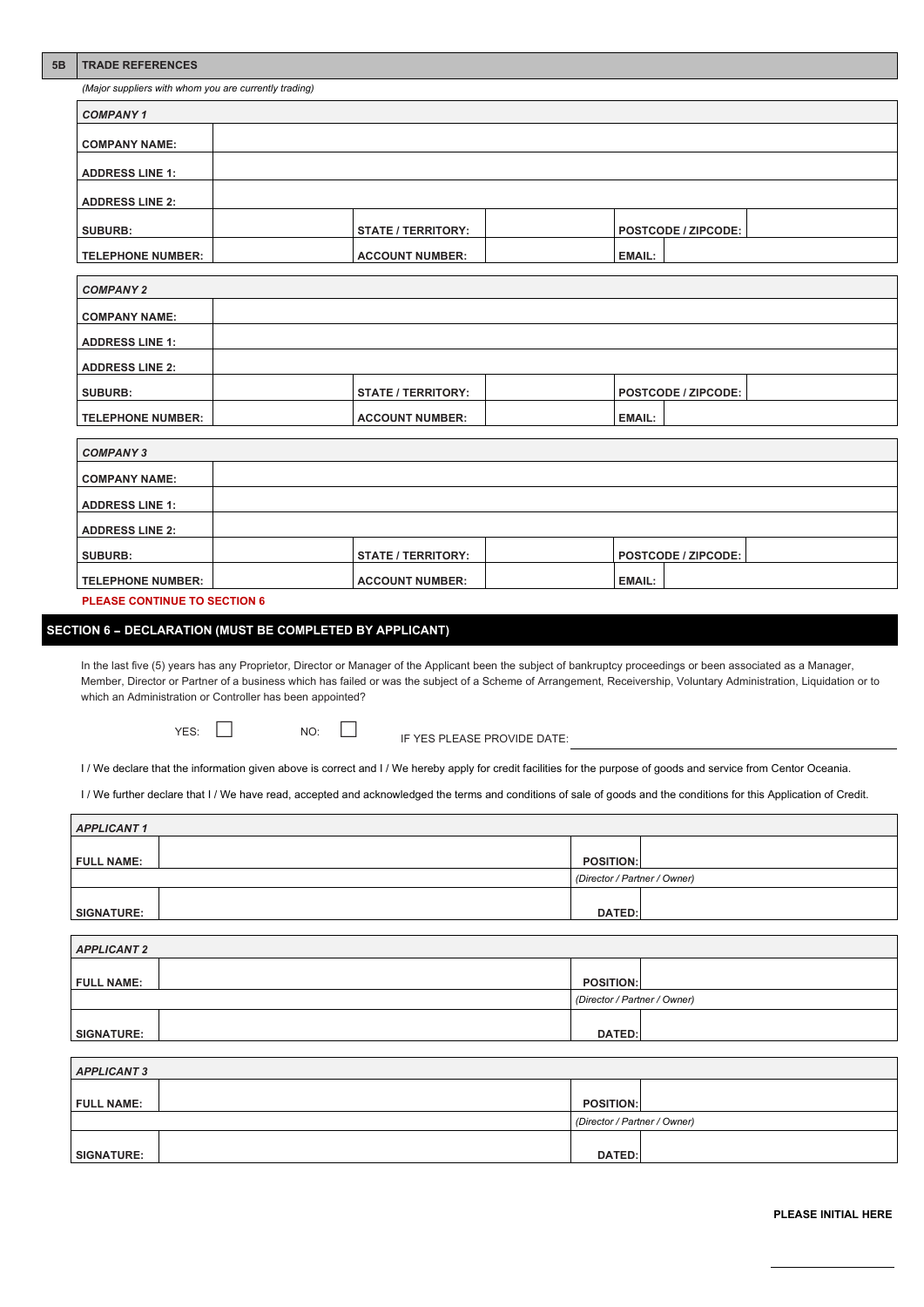#### **SECTION 7**– **GUARANTEE (MUST BE COMPLETED BY APPLICANT)**

We, the **GUARANTORS**, whose signatures appear below, have read the **attached** "Conditions for Application for Credit" and "Terms and Conditions of Sale" (hereunder Terms and Conditions); and in particular the indemnity clause, which provides that we guarantee the obligations of the applicant. The undersigned agrees to unconditionally guarantee payment of all sums owed, pursuant to this agreement and further agrees to its terms regarding venue and jurisdiction. This is intended to be a continuing guarantee and shall not be revoked except by written notice to the accounts department of Centor Oceania.

| <b>GUARANTOR 1</b> |                              |
|--------------------|------------------------------|
| <b>FULL NAME:</b>  | <b>POSITION:</b>             |
|                    | (Director / Partner / Owner) |
| <b>SIGNATURE:</b>  | <b>DATED:</b>                |
| <b>GUARANTOR 2</b> |                              |
| <b>FULL NAME:</b>  | <b>POSITION:</b>             |
|                    | (Director / Partner / Owner) |
| <b>SIGNATURE:</b>  | <b>DATED:</b>                |
|                    |                              |
| <b>GUARANTOR 3</b> |                              |
| <b>FULL NAME:</b>  | <b>POSITION:</b>             |
|                    | (Director / Partner / Owner) |
| <b>SIGNATURE:</b>  | <b>DATED:</b>                |

**Please initial all pages to accept Terms & Conditions and mail entire document to Centor Oceania office, faxed copies will not be accepted.**

**76 Colemans Rd Carrum Downs VIC 3201 Australia Ph: (+61 3) 8779 2170**

**E: [accounts@centoroceania.com](mailto:accounts@centoroceania.com)**

*OFFICE USE ONLY COMMENTS*

 $\Gamma$ 

*CREDIT LIMIT:* \$ *ACCOUNT NUMBER: APPROVED BY: SIGNATURE: DATED: ENTERED INTO JIWA:*